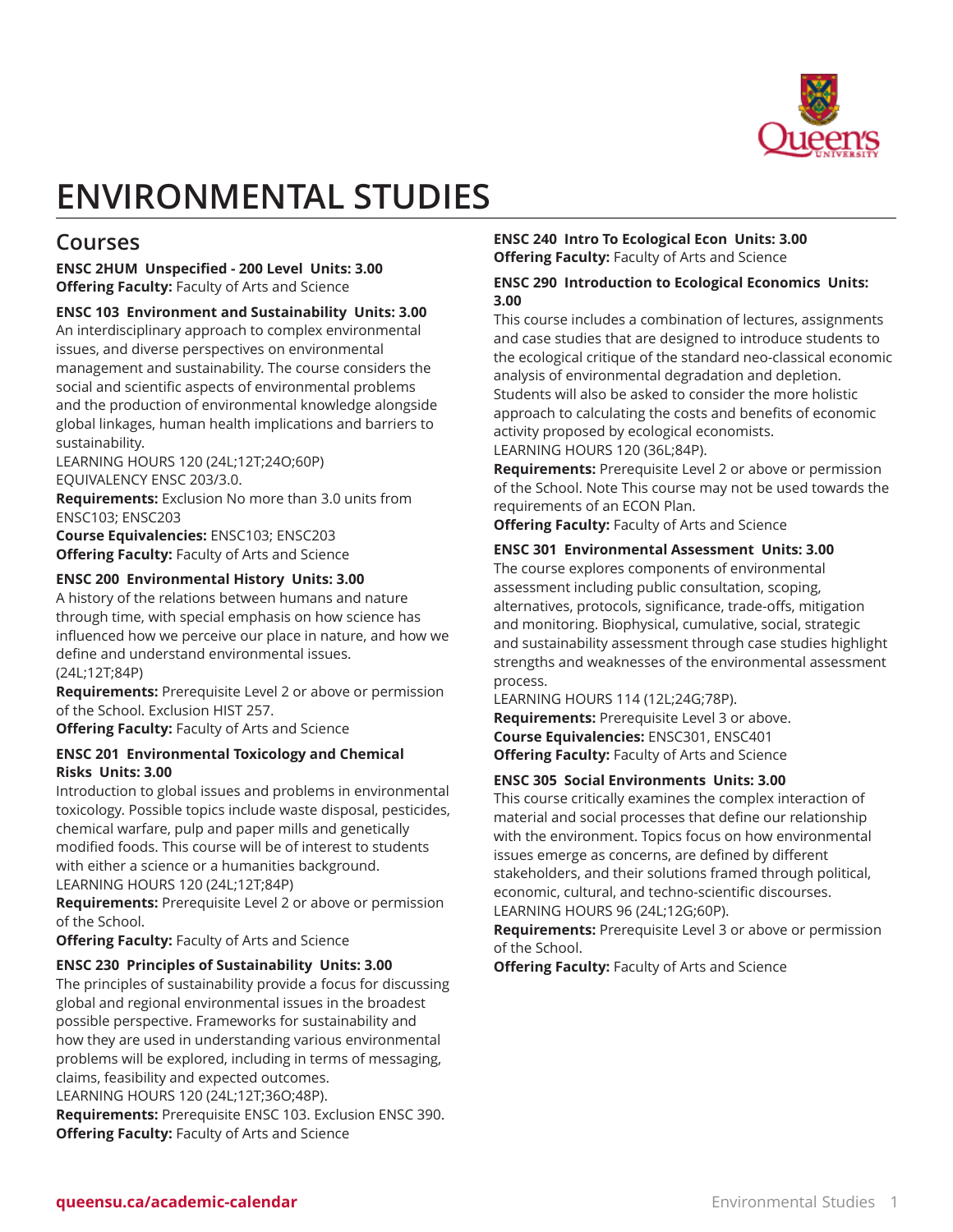

## **ENSC 307 Marine Environmental Issues Units: 3.00**

Marine issues such as fisheries and aquaculture, climate change, oil and gas development, shipping, coastal development and marine protected areas will be explored in the context of factors that create environmental problems and the steps that are being taken to solve them. Assignments are modeled on real-world examples to develop skills for creating positive change to promote sustainable practices. This course will be highly complementary to other courses in Oceanography or Limnology (GEOL 200, BIOL 335, GPHY 303).

NOTE Field trip: estimated cost \$35.

**Requirements:** Prerequisite Level 3 or above or permission of the School.

**Offering Faculty:** Faculty of Arts and Science

#### **ENSC 310 Environmental Policy Units: 3.00**

This course introduces political science and public policy within the context of environmental politics, policy, and administration. The purposes of policy, the makers of policy, and the tools at their disposal will be analyzed within the institutional context of environmental policy-making. LEARNING HOURS 132 (24L;12T;36O;60P).

**Requirements:** Prerequisite Level 3 or above or permission of the School.

**Offering Faculty:** Faculty of Arts and Science

#### **ENSC 311 Applied Environmental Policy Units: 3.00**

This course investigates the ecological, social and economic dimensions of environmental policy using a comparative approach. This course will normally be offered at an international locations (e.g. BISC) thereby allowing and comparisons/contrasts between Canadian and other contextspecific approaches on the role of law, governance, politics, administration and economics towards promotion of 'enlightened' environmental policy.

NOTE Only offered in the Queen's-Blyth International Studies program or at the Bader International Studies Centre, Herstmonceux.

LEARNING HOURS 120 (24L;72G;24P).

**Requirements:** Prerequisite Level 3 or above or permission of the School.

**Offering Faculty:** Faculty of Arts and Science

## **ENSC 315 Global Food Security, Agriculture, and Environment Units: 3.00**

National and global review of current and projected adequacy of food supplies, as affected by soil and water resources, climate and climate change, and human population growth. Reviews different scenarios for meeting food needs over the next 50 years, including technological, social, economic, and political factors.

LEARNING HOURS 124 (36L;4Pc;6O;18Oc;60P). **Requirements:** Prerequisite Level 3 or above. **Offering Faculty:** Faculty of Arts and Science

## **ENSC 320 Wildlife Issues in a Changing World Units: 3.00**

A lecture/seminar course focusing on the notion of wildlife; laws governing wildlife protection and use; the effects of overexploitation, habitat destruction, and introduced species, and management plans and strategies.

**Requirements:** Prerequisite Level 3 or above. Exclusion BIOL 422.

**Offering Faculty:** Faculty of Arts and Science

#### **ENSC 321 Environmental Justice in Global Context Units: 3.00**

Examines the socially uneven effects across race, class, gender and nation of environmental problems such as toxic waste disposal, air pollution, climate change, deforestation and environmental disasters and the responses to them from local to global movements, protests and politics. LEARNING HOURS 150 (18L;18S;6O;108P).

**Requirements:** Prerequisite Level 3 or above. **Offering Faculty:** Faculty of Arts and Science

#### **ENSC 330 Applications of Sustainability Units: 3.00**

Applications of sustainability are used to address environmental problems and develop solutions in areas from resource management to regional planning. Emphasis will be on multidisciplinary approaches in research and communications. Methods and indicators for sustainability assessment will be critically examined using case studies and considering expected outcomes.

LEARNING HOURS 132 (24L;12T;12G;36O;12Oc;36P). **Requirements:** Prerequisite ENSC 230. Exclusion ENSC 390. **Offering Faculty:** Faculty of Arts and Science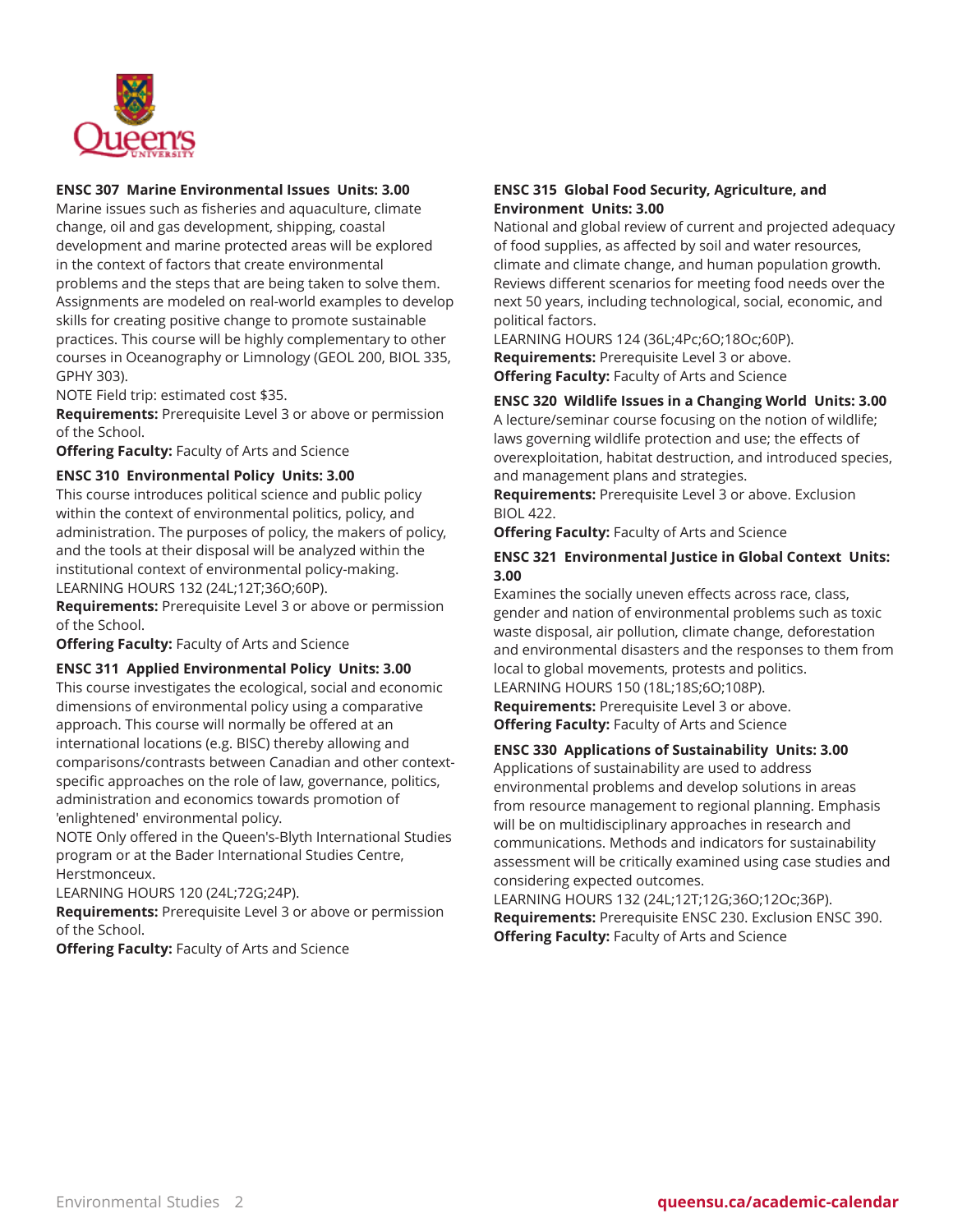

#### **ENSC 390 Sustainability Units: 3.00**

The concept of sustainability provides a focus for discussing global and regional environmental issues in the broadest possible perspective. This course will examine the meaning of sustainability and ways in which it is assessed at various levels including individual lifestyles, ecological, agricultural and industrial systems, urban areas, regions within countries, nations, and the world as a whole. Case studies will be used to illustrate the general principles.

**Requirements:** Prerequisite Level 3 or above. Exclusion ENSC 230; ENSC 330.

**Offering Faculty:** Faculty of Arts and Science

#### **ENSC 391 Practical Applications in Sustainability Units: 3.00**

Application of approaches and practices of sustainability will be developed with an emphasis on individual or group projects. This course will involve sustainability efforts at a local, regional or national scale.

NOTE Only offered in the Queen's-Blyth International Studies program or at the Bader International Studies Centre, Herstmonceux.

LEARNING HOURS 120 (24L;72G;24P) **Requirements:** Prerequisite Level 3 or above. **Offering Faculty:** Faculty of Arts and Science

#### **ENSC 401 Ecological Assessment Units: 3.00**

**Requirements:** Requires a minimum of 48.00 units **Course Equivalencies:** ENSC301, ENSC401 **Offering Faculty:** Faculty of Arts and Science

#### **ENSC 407 Global Water Issues Units: 3.00**

Increasing demands on water resources and widespread pollution of surface and groundwater has led many experts to predict a looming water crisis. This course will develop a global perspective on issues that include water distribution, management, pollution, conservation, conflict and policy. This course will be of interest to students in science, applied science or the humanities.

NOTE Field Trip: estimated cost \$30. **Requirements:** Prerequisite Level 3 or above. **Offering Faculty:** Faculty of Arts and Science

**ENSC 410 Hons Proj In Environ Sustain Units: 3.00 Offering Faculty:** Faculty of Arts and Science

#### **ENSC 420 Gender and Environments Units: 3.00**

This course considers feminist approaches to environmental issues in western and non-western contexts, with attention to both theories and activism.

**Requirements:** Prerequisite Level 3 or above. Note This course is recommended for students in Environmental Studies, Gender Studies, Global Development Studies or Health Studies.

**Offering Faculty:** Faculty of Arts and Science

#### **ENSC 425 Ecotoxicology Units: 3.00**

An exploration of the interactions among chemical exposure, toxicity to individual organisms, and effects on ecosystem structure and function. Mechanisms of toxicity will be linked to effects at different levels of organization up to the level of the ecosystem, using case studies to explore the complexities of exposure and response.

NOTE Field Trip: estimated cost \$20.

LEARNING HOURS 126 (24L;12T;6Oc;84P).

**Requirements:** Prerequisite Level 4 or above and BIOL 102 and BIOL 103 and CHEM 112. Recommended ENSC 201. **Course Equivalencies:** ENSC325; ENSC 425 **Offering Faculty:** Faculty of Arts and Science

#### **ENSC 430 Honours Projects in Environmental Sustainability Units: 6.00**

Interdisciplinary study of the scientific, socio-political, and economic aspects of selected local, national, or global issues related to environmental sustainability. Teamwork is emphasized.

NOTE Field Trip: estimated cost \$30.

**Requirements:** Prerequisite Level 4 or above and registration in an (ENSC Major, ENVS Major, ENVS Medial, EBIO, ECHM, EGEO, EGPY, ELSC or ETOX Plan) or permission of the School. **Offering Faculty:** Faculty of Arts and Science

## **ENSC 471 Environmental Analysis Methods Units: 3.00**

Two weeks of intensive study in Environmental Analysis. Fundamentals of sample collection and preparation, including statistics and extraction methods, plus instrumental techniques including chromatography, atomic spectroscopy, spectrophotometry, and automated analysis techniques. Laboratory experiments in each of these areas. Enrolment limited.

NOTE Field trip: estimated cost \$15.

**Requirements:** Prerequisite CHEM 213 or permission of the School. Exclusion CHEM 321.

**Course Equivalencies:** ENSC371, ENSC471 **Offering Faculty:** Faculty of Arts and Science